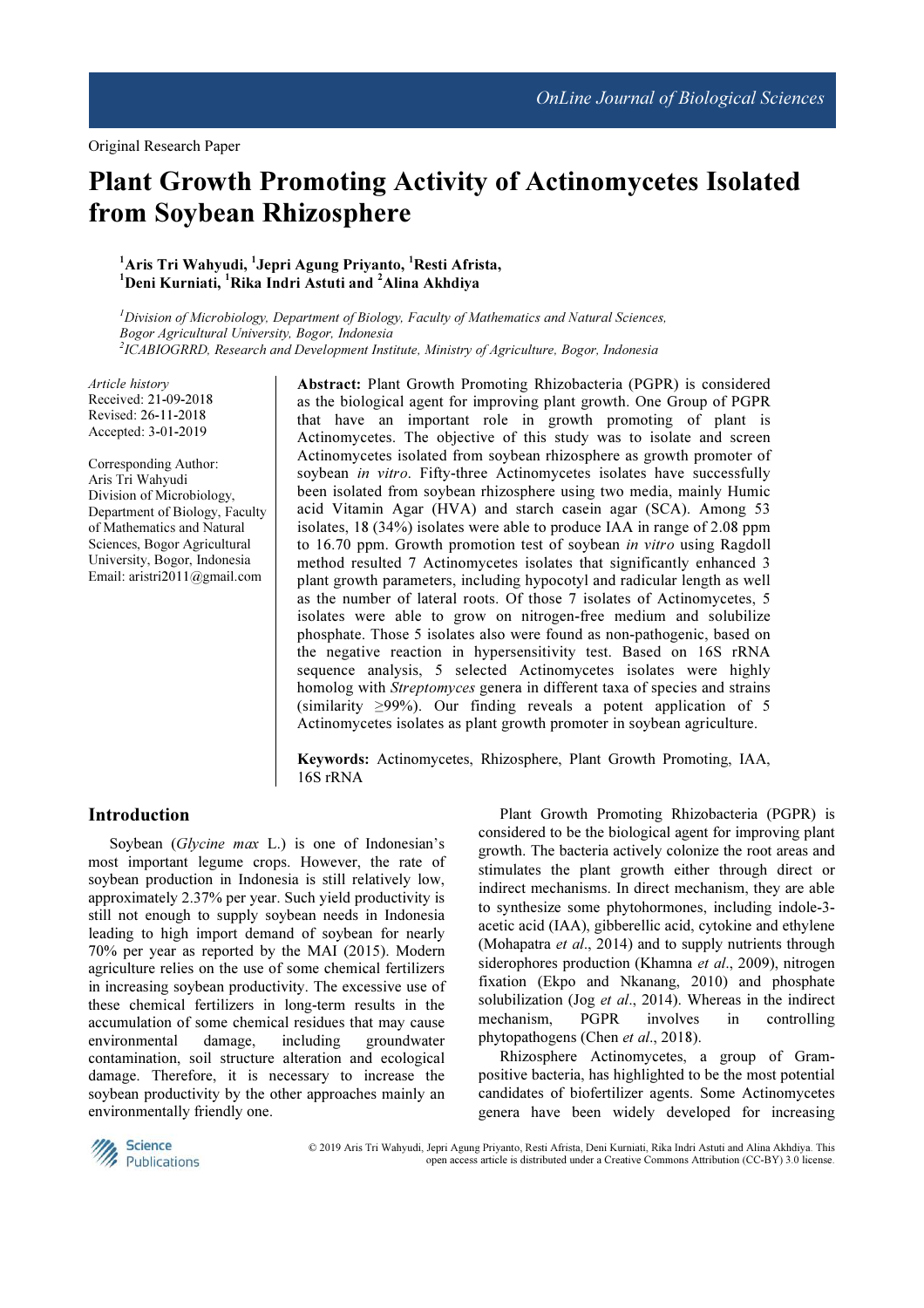agricultural crops productivity including Actinoplanes, Streptomyces and Micromonospora. Among them, Streptomyces the most explored genera in respect to the plant growth promoting activity. In instance, two Streptomyces species isolated from the wheat rhizosphere attributed with high plant growth promoting activities and chitinase-phytase productions could significantly promote wheat growth (Jog et al., 2012). Sousa et al. (2008) also reported three Streptomyces strains (AC-147, AC-95 and AC 29) which capable in producing siderophores, solubilizing phosphate and producing phytohormones IAA, as potential PGPR agents. Based on those potential application of Actinomycetes as PGPR, thus exploration of rhizospheric Actinomycetes is considered as an important work, particularly in developing PGPR agent to promote soybean growth. The objective of this study was to isolate Actinomycetes of soybean rhizosphere and to evaluate their ability in improving soybean growth, in vitro.

## Materials and Methods

# Isolation of Actinomycetes from Soybean Rhizosphere

In this study, the serial dilution method was applied for isolating Actinomycetes from soybean rhizosphere (collected from soybean plantation in Bangbayang Village, Sukabumi, West Java, Indonesia). Two selective media, including Humic Acid Vitamin Agar (HVA; composition: humic acid 1 g, CaCO<sub>3</sub> 0.020 g, Na<sub>2</sub>HPO<sub>4</sub> 0.5 g, KCl 1.7 g, MgSO<sub>4</sub>.7H<sub>2</sub>O 0.05 g, FeSO<sub>4</sub>.7H<sub>2</sub>O 0.01 g, Na<sub>2</sub>HPO<sub>4</sub> 0.5 g, nalidixic acid 0.02 g, cycloheximide 0.05 g, B-vitamins 5 mL, agar 18 g, distilled water 1000 mL, pH 7.2) and Starch Casein Agar (SCA; Composition: Soluble starch: 10 g, casein 0.3 g,  $K_2HPO_4$ : 2 g,  $KNO_3$  2 g, MgSO<sub>4</sub>.7H<sub>2</sub>O 2 g, CaCO<sub>3</sub> 0.02 g, FeSO<sub>4</sub>.7H<sub>2</sub>O 0.01 g, agar 18 g, nalidixic acid 0.02 g, 0.07 g, distilled water 1000 mL, pH: 7.2) were used. Prior serial dilution, one g soil was preheated at 60°C for 15 min. The preheated soil was then homogenized in 9 mL of 0.85% NaCl solution (10<sup>-1</sup>) and further used for subsequent, dilution 10<sup>−</sup><sup>6</sup> . About 100 µL of four last dilutions were spread on top of HVA and SCA media and were incubated for 14 days at room temperature  $(\pm 27^{\circ}C)$ . The growing Actinomycetes colonies were then purified by using International Streptomyces Project medium no.2 (ISP2; composition: Dextrose 4 g, malt extract 10 g, yeast extract 4 g, agar 20 g, distilled water 1000 mL, pH 7.2).

#### Screening for Indole Acetic Acid (IAA) Production

Colorimetric method was used to measure IAA production by each Actinomycete isolates (Gopalakrishnan et al., 2014). Prior to IAA measurement, about two plugs of inoculums  $(\pm 0.8$  diameter) were inoculated on 20 mL of ISP2 liquid medium supplemented with 0.2 mL of 0.2% L-tryptophan and incubated in an agitated incubator at 120 rpm at room temperature (±27°C) for 10 days. About 1 mL supernatant of each culture was mixed with 4 mL of Salkowski reagent. The mixed solutions were then incubated in dark for about 30 min. IAA concentration was calculated based on the standard curve. The NTB 110 (Actinomycete isolated from maize rhizosphere, IAA producer, a collection of Microbiology Laboratory) and Staphylococcus aureus (IPBCC collection, Bogor Agricultural University-Indonesia) were used as the positive and negative control, respectively. Each sample was tested in duplo.

### Selection of Plant Growth Promoting (PGP) Properties of Actinomycetes

Ragdoll method was applied for evaluating PGP activity of rhizospheric Actinomycetes as described by Sreevidya et al. (2016). Prior to use, 3 plugs of Actinomycetes inoculum were cultured on 50 mL of ISP4 medium and then incubated in a shaker (120 rpm) at room temperature for 7 days. Soybean seeds were surface sterilized by using 96% ethanol for 10 s and 3% of H<sub>2</sub>O<sub>2</sub>: Distilled water solution (1:1 v/v) for 10 min and 10 times washed with sterilized distilled water. The sterilized seeds were then soaked in sterilized distilled water for 60 min. The submerged seeds were selected to be cultivated in sterile wet tissues and incubated for 2 days. The germinated seeds with a radicular length of 0.5-1 cm were selected for testing. The germinated seeds were then soaked in Actinomycetes culture containing individual strain for 60 min. The soaked germinated seeds were cultivated on a wet paper towel, folded and rolled and incubated at  $\pm 27^{\circ}$ C for 5 days. The seeds treated with sterile distilled water and uninoculated ISP4 medium were served as control. After the incubation period, three parameters including hypocotyl length, radicular length and the number of lateral roots were observed. This assay was conducted in triplicates and each replication consists of nine sprouts. The selected Actinomycetes isolates were classified into 4 experimental groups based on the time of the test conducted. The data were analyzed by ANOVA and tested by Duncan test ( $\alpha$  = 0.05).

#### Phosphate Solubilization Test

Phosphate solubilizing activity was tested by using Pikovskaya medium. The medium composition was (g/L): NaCl (0.2), KCl (0.2), MgSO<sub>4</sub>.7H<sub>2</sub>O (0.1),  $MnSO<sub>4</sub>.7H<sub>2</sub>O$  (0.0025), FeSO4.7H<sub>2</sub>O (0.0025),  $(NH_4)_{2}SO_4$  (0.5) glucose (10), yeast extract (0.5),  $Ca<sub>3</sub>(PO<sub>4</sub>)<sub>2</sub>$  (5) and bacto agar (15). One plug of Actinomycetes colony was plated onto the surface medium and incubated at  $\pm 27^{\circ}$ C for 7 days. Burkholderia cepacia (IPBCC collection) was used as positive control. Phosphate solubilizing activity was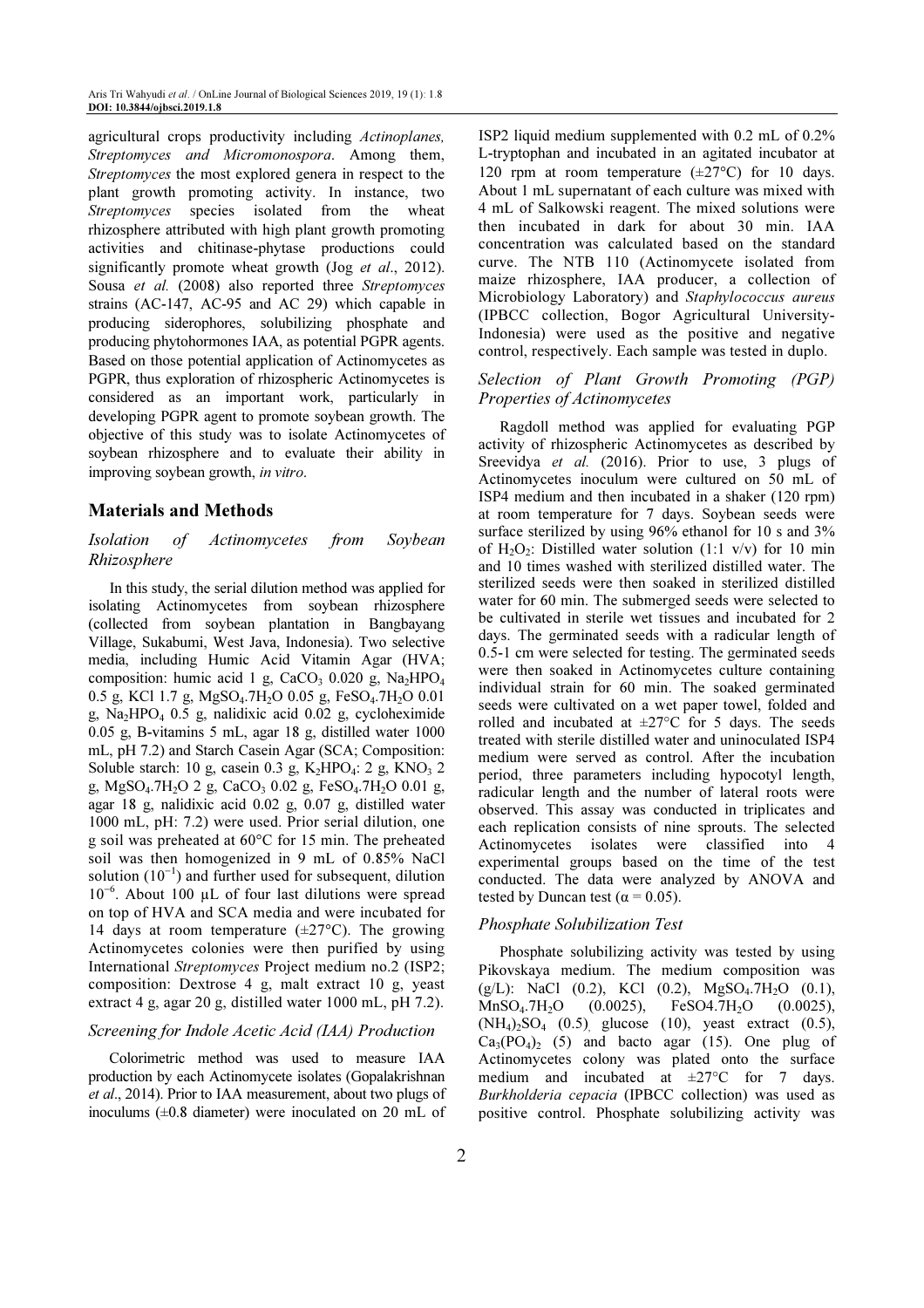indicated by the formation of the clear zone around Actinomycetes colonies. Phosphate solubilization index was calculated by using the following formula: (diameter of colony + diameter of clear zone)/ diameter of colony.

#### Growth Actinomycetes in N-free Medium

The selected Actinomycetes were grown in plate by streaking on N-free medium agar and the plates were incubated for 7 days at room temperature. N-free medium contained  $(g/L)$ : K<sub>2</sub>HPO<sub>4</sub> (1), KH<sub>2</sub>PO<sub>4</sub> (3),  $MgSO_4$  (0.065), FeCl<sub>3</sub>.6H<sub>2</sub>O (0.01), CaCl<sub>2</sub>.2H<sub>2</sub>O (0.07), dextrose (5),  $Na<sub>2</sub>MoO<sub>4</sub>$ .2H<sub>2</sub>O (240×10<sup>-6</sup>), H<sub>3</sub>BO<sub>4</sub>  $(3\times10^{-6})$ , MnSO<sub>4</sub>.H<sub>2</sub>O  $(1.83\times10^{-6})$ , ZnSO<sub>4</sub>.7H<sub>2</sub>O  $(2.90\times10^{-4})$ , CuSO<sub>4</sub>.5H<sub>2</sub>O (1.30×10<sup>-4</sup>), CoCl<sub>2</sub>.6H<sub>2</sub>O (1.20×10<sup>−</sup><sup>4</sup> ), agar (15). Escherichia coli strain DH5α was used as a negative control.

#### Hypersensitivity Reaction Test

Actinomycetes isolates were tested for their pathogenicity on the plant. The pathogenicity on the plant was tested by using Hypersensitivity (HR) test in the tobacco leaf. One mL of seven days-old of each Actinomycetes culture was injected into the interveinal tissue in the abaxial surface of tobacco leaf by using a sterile syringe (without needles). Hypersensitivity reaction was indicated by a necrotic area in injected tissue after 24-48 h. Xanthomonas oryzae pv. oryzae (Xoo) and sterile distilled water were used as a positive and negative control, respectively.

#### Identification of the Potential Actinomycetes

Genomic DNA of the potential Actinomycetes was extracted by using Presto<sup>TM</sup> Mini gDNA bacteria Kit (Geneaid) according to the manufacturer's procedures. The quality and quantity of the DNA were measured by using Nanodrop<sup>TM</sup> 1000 Spectrophotometer. 16S rRNA genes were amplified by using universal primer, 63f (5'- CAG GCC TAA CAC ATG CAA GTC-3') and 1387r (5'-GGG CGG WGT GTA CAA GGC-3') that targeted DNA fragment approximately 1300 bp in size (Fredriksson et al., 2013). Fifty µL PCR mix containing:  $MyTag^{TM}$  HS Red Mix 2x (Bioline) (25 µL), 10 pmol 1387r primer (5 µL), 10 pmol 63f primer (5 µL), 100 ng/ $\mu$ L of DNA template (4  $\mu$ L) and adjusted with nuclease-free water (11  $\mu$ L) was used as PCR reaction. The PCR conditions were performed in 35 cycles with predenaturation at 95°C for 5 min, denaturation at 95°C for 30 sec, annealing at 55°C for 45 sec, elongation at 72°C for 1 min 45 sec and post-elongation at 72°C for 10 min. The PCR products were sequenced in First Base, Malaysia. The sequences were aligned by the BlastN program in National Center for Biotechnology Information (NCBI) GenBank database. The sequences were deposited to NCBI GenBank (https://www.ncbi.nlm.nih.gov). The phylogenetic tree was constructed using MEGA 7.0 software by neighbor-joining method with 1000x bootstrap replications.

#### Results

#### Soybean Rhizosphere Actinomycetes Producing IAA

A total of 53 isolates were successfully isolated from the soybean rhizosphere in two different media, including HVA and SCA, based on each distinct morphological characters. Of 53 Actinomycetes isolates, 18 isolates were able to produce IAA. IAA concentration produced by these Actinomycetes ranging from 2.08 to 16.70 ppm (Table 1). These Actinomycetes isolates were grouped into high, moderate and low IAA producers. Four isolates were grouped into high IAA producers (>8.9 ppm), 8 isolates were moderate IAA producers (5-8.9 ppm) and 6 isolates were low IAA producers group (1-4.9 ppm). The highest IAA concentration was produced by ARK 48 isolate (16.70 ppm), while the lowest IAA production was shown by ARK 86 (2.08 ppm). The NTB 110 isolate as a positive control was able to synthesize IAA in 13.71 ppm, while there is no IAA detected in S. aureus's supernatants which was used as a negative control.

#### Plant Growth Promoting Activity of Rhizosphere Actinomycetes (In Planta Assay)

The 18 IAA-producing Actinomycetes were then tested for their plant growth promoting activity, in planta. Among isolates tested, 7 isolates were able to highly promote soybean growth as compared to the control treatment (Fig. 1). These 7 Actinomycetes isolates were ARK 116, ARK 86, ARK 13, ARK 63, ARK 94, ARK 17 and ARK 48 which were able to promote all three parameters, i.e., hypocotyl and radicular length as well as the number of lateral roots. In addition, four isolates (ARK 49, ARK 68, ARK 26 and ARK 28) were able to promote two growth parameters, while the other four isolates (ARK 103, ARK 47, ARK 92 and ARK 108) could only promote one parameter. Yet, three isolates (ARK 51, ARK 16 and ARK 87) were unable to promote soybean growth (Table 2).

### Phosphate Solubilization Activities of Rhizosphere Actinomycetes

All 18 Actinomycetes isolates were able to solubilize phosphate in the pikovskaya medium containing tricalcium-phosphate as indicated by clear zone formation around the Actinomycetes colonies. Phosphate solubilization index of these isolates was various ranging from 2.05±0.06-2.72±0.08 (Table 3). The highest and the lowest index showed by the ARK 92 and ARK 49, respectively.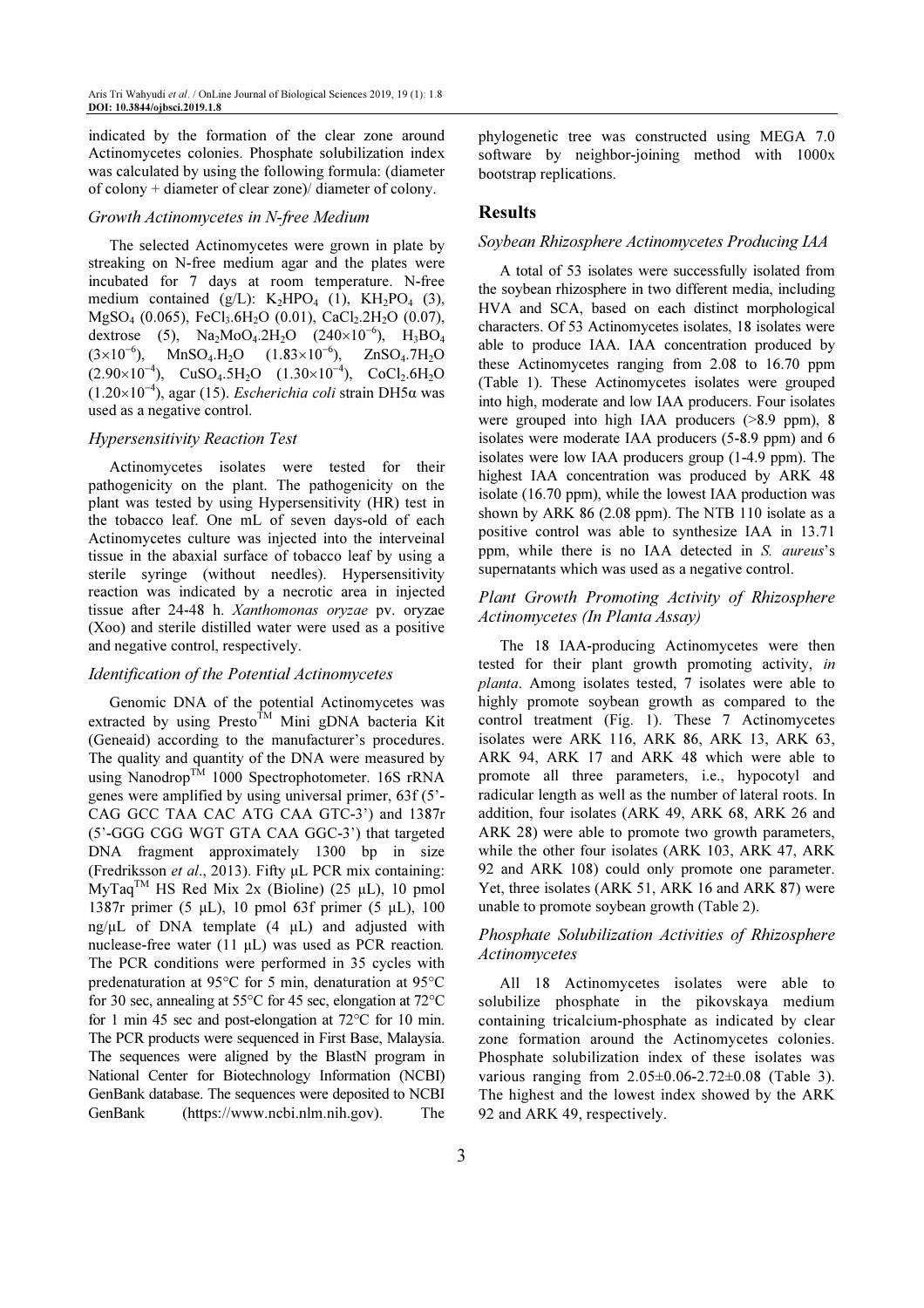The Growth of Rhizosphere Actinomycetes in Nfree Medium

Among 18 isolates tested, 15 isolates were able to grow in N-free medium (Table 3). Their ability in nitrogen-fixing was found diverse as indicated by the growth and development of the colony in the medium. The higher nitrogen fixation activity, the more abundance of the colony growth. In this experiment, E. coli strain DH5α was unable to grow in the particular N-free medium.

Table 1: The concentration of IAA produced by the 18 Actinomycetes isolates in a 7-days old culture of 20 mL ISP2 medium containing 0.2 mL of 0.2% L-tryptophan incubated at room temperature

| No. | Isolate code                             | IAA concentration (ppm)* |
|-----|------------------------------------------|--------------------------|
| 1.  | Positive control (NTB 110)               | 13.71                    |
| 2.  | Negative control (Staphylococcus aureus) | 0.00                     |
| 3.  | <b>ARK 94</b>                            | 12.04                    |
| 4.  | <b>ARK 87</b>                            | 9.17                     |
| 5.  | <b>ARK 63</b>                            | 8.83                     |
| 6.  | <b>ARK 108</b>                           | 8.75                     |
| 7.  | <b>ARK 28</b>                            | 8.42                     |
| 8.  | <b>ARK 16</b>                            | 8.29                     |
| 9.  | <b>ARK 13</b>                            | 7.54                     |
| 10. | <b>ARK 49</b>                            | 7.08                     |
| 11. | <b>ARK 68</b>                            | 5.37                     |
| 12. | <b>ARK 116</b>                           | 5.25                     |
| 13. | <b>ARK 103</b>                           | 4.87                     |
| 14. | <b>ARK 92</b>                            | 4.46                     |
| 15. | <b>ARK 26</b>                            | 3.33                     |
| 16. | <b>ARK 51</b>                            | 3.08                     |
| 17. | <b>ARK 86</b>                            | 2.08                     |
| 18. | <b>ARK 48</b>                            | 16.70                    |
| 19. | <b>ARK 47</b>                            | 16.10                    |
| 20. | <b>ARK 17</b>                            | 2.30                     |

Note: \* The data were calculated from duplo measurement

Table 2: Plant growth promoting activities via in planta assay of 18 selected Actinomycetes isolates

| Experimental   |                   | Hypocotyl            | Radicular                  | The number of              |
|----------------|-------------------|----------------------|----------------------------|----------------------------|
| group          | Treatment         | length (cm)*         | length $(cm)$ <sup>*</sup> | lateral roots <sup>*</sup> |
| $\mathbf{1}$   | Distilled water   | $8.24^{a}$           | $7.57^{\circ}$             | $15.81^{b}$                |
|                | Uninoculated ISP4 | $8.22^{a}$           | 7.07 <sup>a</sup>          | $12.52^{ab}$               |
|                | <b>ARK 116</b>    | $10.52^{\circ}$      | $9.33^{b}$                 | 19.97 <sup>c</sup>         |
|                | <b>ARK 51</b>     | 7.81 <sup>a</sup>    | 6.68 <sup>a</sup>          | $10.89^{a}$                |
|                | <b>ARK 108</b>    | 9.40 <sup>b</sup>    | 7.07 <sup>a</sup>          | $11.56^a$                  |
|                | <b>ARK 13</b>     | $9.38^{b}$           | 9.30 <sup>b</sup>          | $16.78$ c                  |
| $\overline{2}$ | Distilled water   | $4.84^{\rm a}$       | $3.04^a$                   | 6.26 <sup>a</sup>          |
|                | Uninoculated ISP4 | $5.84^{ab}$          | 5.00 <sup>ab</sup>         | $7.93^{ab}$                |
|                | <b>ARK 16</b>     | $7.27$ <sup>bc</sup> | $6.40^{bc}$                | 13.59 <sup>bcd</sup>       |
|                | <b>ARK 103</b>    | $7.62^{bc}$          | $6.57$ <sup>bc</sup>       | 16.11 <sup>cd</sup>        |
|                | <b>ARK 87</b>     | $5.92^{ab}$          | $5.51^{ab}$                | $12.48$ <sup>abc</sup>     |
|                | <b>ARK 48</b>     | 9.06 <sup>c</sup>    | $8.53^c$                   | 20.48 <sup>d</sup>         |
|                | <b>ARK 47</b>     | $7.81$ <sup>bc</sup> | $7.75^{bc}$                | 17.15 <sup>cd</sup>        |
| 3              | Distilled water   | $6.69^{a}$           | $4.30^{a}$                 | 8.07 <sup>a</sup>          |
|                | Uninoculated ISP4 | $6.85^{a}$           | $5.82^{a}$                 | $14.26^{ab}$               |
|                | <b>ARK 17</b>     | $9.75^{\rm b}$       | $8.98^{bc}$                | $21.85^c$                  |
|                | <b>ARK 49</b>     | 10.22 <sup>b</sup>   | $9.32^{bc}$                | $16.81$ <sup>bc</sup>      |
|                | <b>ARK 68</b>     | $9.68^{\rm b}$       | 8.76 <sup>b</sup>          | $15.89^{bc}$               |
|                | <b>ARK 26</b>     | 9.99 <sup>b</sup>    | $8.33^{b}$                 | $15.63^{bc}$               |
|                | <b>ARK 28</b>     | $10.54^{\rm b}$      | 11.43 <sup>c</sup>         | $16.04^{bc}$               |
|                | Distilled water   | $5.71^{ab}$          | $2.42^a$                   | $5.74^{\circ}$             |
| $\overline{4}$ | Uninoculated ISP4 | 4.57 <sup>a</sup>    | $2.59^{a}$                 | 6.27 <sup>a</sup>          |
|                | ARK 92            | $6.95^{bc}$          | 5.89 <sup>b</sup>          | 9.41 <sup>b</sup>          |
|                | <b>ARK 86</b>     | 8.09 <sup>cd</sup>   | 7.01 <sup>b</sup>          | $15.92^{\circ}$            |
|                | <b>ARK 63</b>     | 10.73 <sup>e</sup>   | 8.60 <sup>c</sup>          | 16.07 <sup>c</sup>         |
|                | <b>ARK 94</b>     | 11.23 <sup>e</sup>   | 8.89 <sup>c</sup>          | $13.67$ <sup>c</sup>       |

\*The data was calculated as the average of three replications in which each replication consist of 9 soybean sprouts. Data in bold and different letter above the number indicate significant differences with control based on Duncan test ( $\alpha$  = 0.05)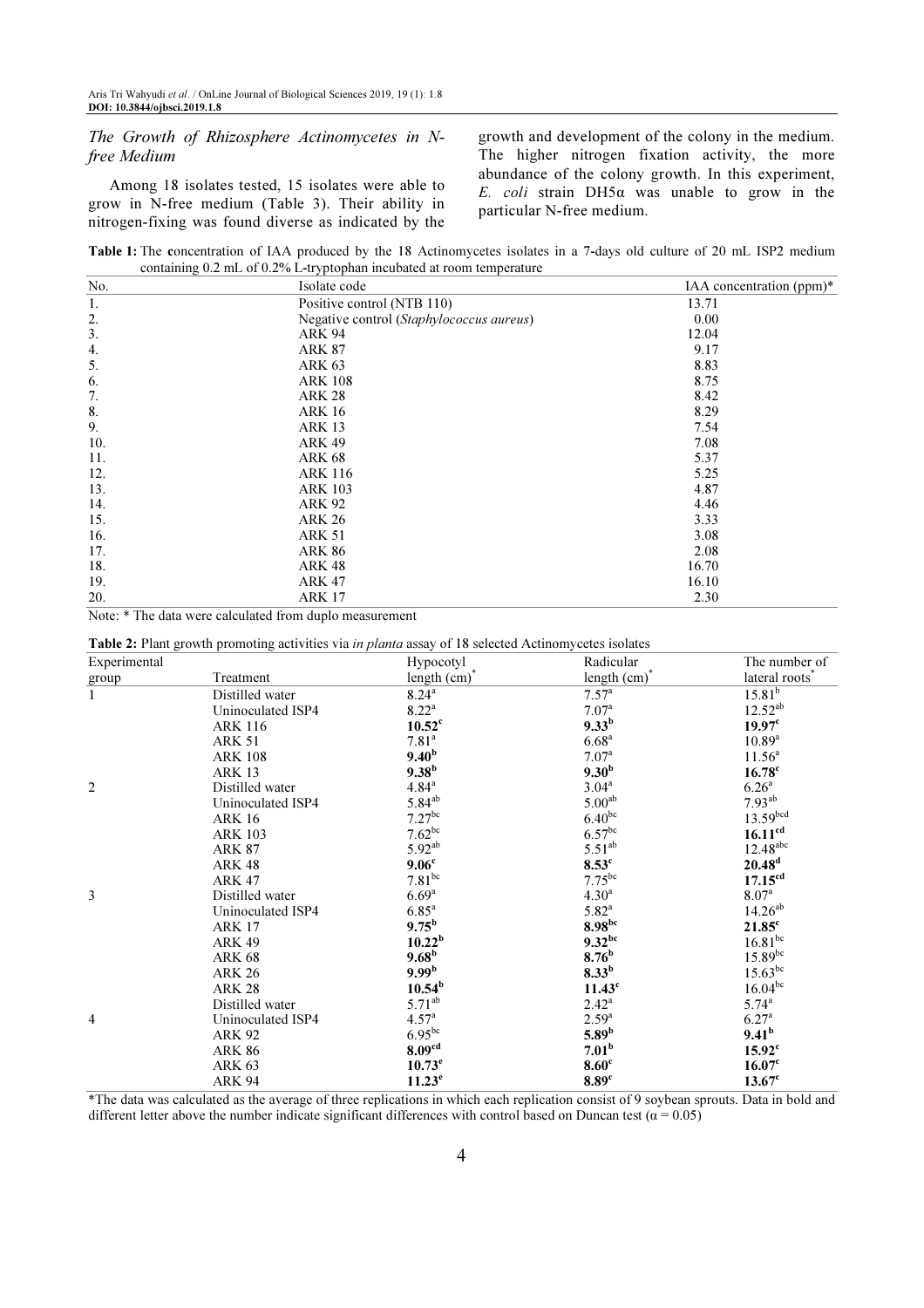|     |                | Growth parameters promotion |          |               | Growth in N- | Phosphate<br>solubilization index |  |
|-----|----------------|-----------------------------|----------|---------------|--------------|-----------------------------------|--|
| No. | Isolate code   | <b>Hypocotyl</b>            | Radicula | Lateral roots | free medium  | $\pm$ Standart deviation          |  |
| 1.  | <b>ARK 116</b> | V                           | V        | V             | $^{+}$       | $2.30 \pm 0.01$                   |  |
| 2.  | <b>ARK 86</b>  | V                           | V        |               | $^{+}$       | $2.28 \pm 0.07$                   |  |
| 3.  | <b>ARK 13</b>  | V                           | V        |               | $^{+}$       | $2.26 \pm 0.10$                   |  |
| 4.  | <b>ARK 63</b>  | V                           | V        |               | $^{+}$       | $2.39 \pm 0.02$                   |  |
| 5.  | <b>ARK 94</b>  | v                           |          |               | $^{+}$       | $2.17 \pm 0.08$                   |  |
| 6.  | <b>ARK 17</b>  | v                           | V        |               |              | $2.19 \pm 0.09$                   |  |
| 7.  | <b>ARK 48</b>  | V                           | V        | v             |              | $2.17 \pm 0.07$                   |  |
| 8.  | <b>ARK 108</b> | V                           | X        | $\mathbf x$   | $^+$         | $2.12 \pm 0.11$                   |  |
| 9.  | <b>ARK 103</b> | X                           | X        |               | $^+$         | $2.23 \pm 0.10$                   |  |
| 10. | <b>ARK 47</b>  | X                           | X        | v             | $^{+}$       | $2.27 \pm 0.24$                   |  |
| 11. | <b>ARK 49</b>  | V                           | V        | X             | $^{+}$       | $2.05 \pm 0.06$                   |  |
| 12. | <b>ARK 26</b>  | V                           | V        | $\mathbf x$   | $^+$         | $2.25 \pm 0.11$                   |  |
| 13. | <b>ARK 68</b>  | v                           |          | $\mathbf x$   | $^+$         | $2.09 \pm 0.01$                   |  |
| 14. | <b>ARK 28</b>  | v                           | V        | $\mathbf x$   | $^+$         | $2.33 \pm 0.04$                   |  |
| 15. | <b>ARK 16</b>  | X                           | X        | $\mathbf x$   | $^+$         | $2.26 \pm 0.06$                   |  |
| 16. | <b>ARK 51</b>  | X                           | X        | $\mathbf x$   |              | $2.10 \pm 0.01$                   |  |
| 17. | <b>ARK 87</b>  | X                           | X        | $\mathbf x$   |              | $2.29 \pm 0.04$                   |  |
| 18. | <b>ARK 92</b>  |                             | V        | V             | $^{+}$       | $2.72 \pm 0.08$                   |  |

#### Table 3: Plant growth promoting characters of soybean rhizosphere Actinomycetes isolates

Note: v: Significantly promote growth parameter, x: Not significantly promote; growth parameter +: Grow, - : Not grow

Table 4: Homology of 5 potential Actinomycetes with their closest relative species in GenBank NCBI database

|         | Isolate code         |                                                               | Ouery               |         | Similarity     |
|---------|----------------------|---------------------------------------------------------------|---------------------|---------|----------------|
|         | No. (Acc. number)    | Related species (Acc. number)                                 | cover $\frac{6}{6}$ | E-value | $\binom{0}{0}$ |
| $1_{-}$ | ARK 13 (MH612936.1)  | <i>Streptomyces panaciradicis strain</i> 1 MR-8 (NR 134200.1) | 99                  | 0.0     | 99             |
| 2.      | ARK 63 (MH612939.1)  | Streptomyces recifensis strain ST100 (EU216596.1)             | 100                 | 0.0     | 99             |
| 3.      | ARK 86 (MH612940.1)  | Streptomyces polychromogenes strain GXSS21 (HQ844464.1)       | 100                 | 0.0     | 99             |
| 4.      | ARK 94 (MH612941.1)  | <i>Streptomyces manipurensis strain USC003 (KX358626.1)</i>   | 100                 | 0.0     | 99             |
| 5.      | ARK 116 (MH612942.1) | <i>Streptomyces sp. strain CAH7 (EF025318.1)</i>              | 100                 | 0.0     | 99             |

Note: Actinomycete isolates accession number reported in this study are available in the NCBI GenBank database



Fig. 1: Soybean growth response after 5 days treated with: (A) distilled water, (B) uninoculated ISP4 medium, (C) ARK 94, (D) ARK 63, (E) ARK 13, (F) ARK 116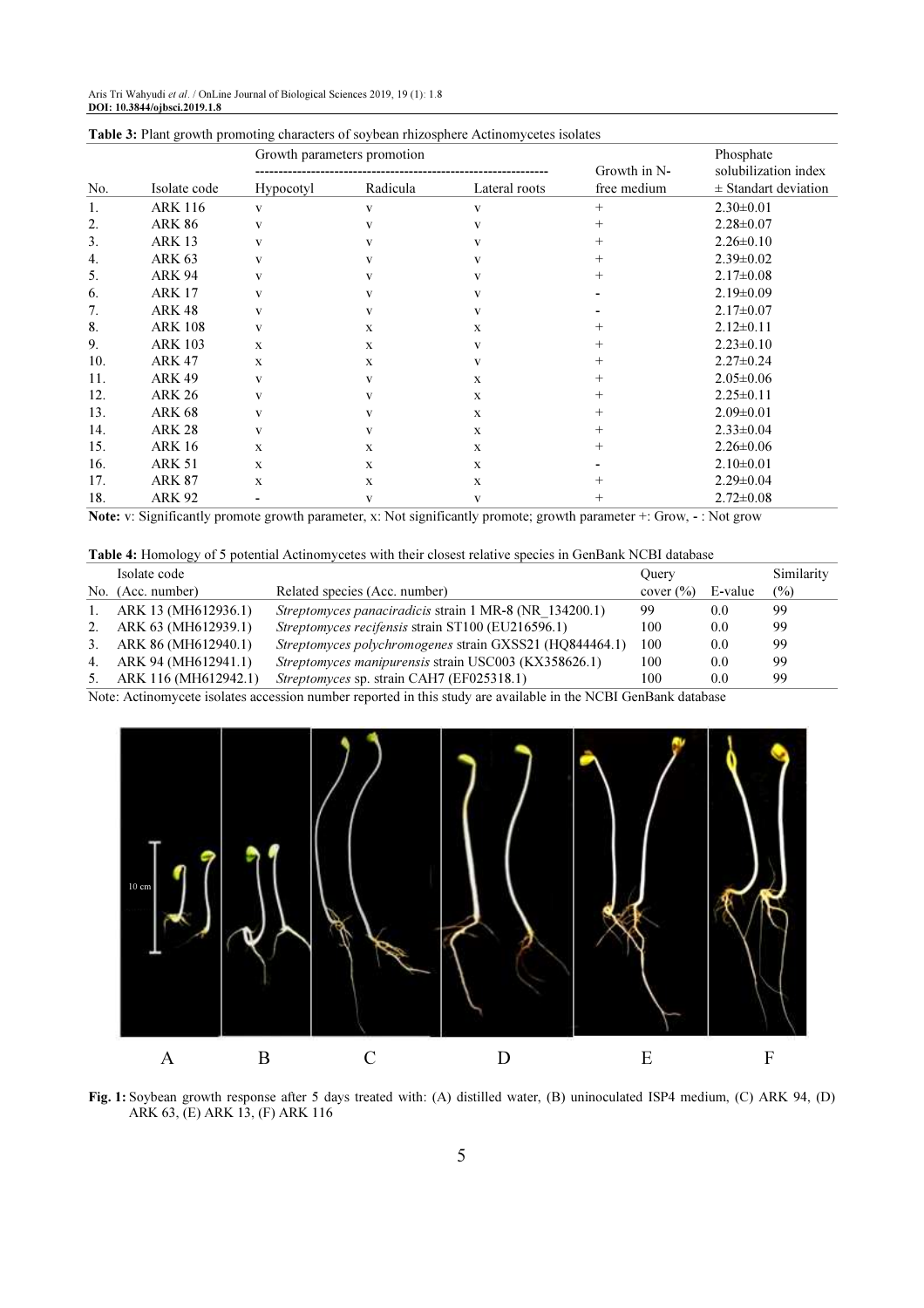

Fig. 2: Phylogenetic tree of five potential Actinomycetes isolates compared with their related species constructed by using the neighbor-joining method with 1000x bootstrap replications

#### Hypersensitivity Reactions of Actinomycetes Isolates

Based on hypersensitivity test, all of 18 isolates of Actinomycetes producing IAA were unable to induce the hypersensitive reaction in tobacco leaf. Whereas, the positive control as served by X. oryzae could develop a necrotic area in the tobacco leaf and there was no necrotic shown by sterile distilled.

## The Identity of Actinomycetes Based on 16S rRNA Gene

The five Actinomycetes isolates were selected for identification based on their plant growth promoting properties. In instance, the selected isolates were capable in growing on nitrogen-free medium, promoting growth in planta, solubilizing phosphate and negative hypersensitivity reactions. Based on 16S rRNA gene sequences, the 5 isolates were highly homolog to the genus Streptomyces (similarity  $\geq$  99%), yet distinct in the taxa of species and strains (Table 4). Consistently, the phylogenetic tree also confirmed that these five isolates belonged to Streptomyces genera (Fig. 2).

# Discussion

A total of 53 Actinomycetes isolates have been isolated from soybean rhizosphere by using selective media. Isolation of Actinomycetes in various media may increase the possibility in isolating different genera of species of Actinomycetes. In this case, HVA medium contains humic acid, while SCA medium contains amylum. The distinct nutritional content mainly in

carbon sources may induce the growth of different bacteria, thus increasing the diversity of the isolated bacteria. From a total of 53 isolates, 18 isolates (31%) were able to produce IAA. The availability of tryptophan on the medium provides the precursor for IAA synthesis. In this study, ARK 48 and ARK 143 produced the highest and lowest IAA concentration, respectively. Such differences is likely influenced by the genetic and metabolic background of each isolate in converting Ltryptophan to IAA. Actinomycetes isolated from rhizosphere environment are considered to have the capability to synthesize IAA. Jog et al. (2012) reported 12 strains (78 % of isolated strains) collected from wheat rhizosphere produced auxins ranging from 2.6-19.22 ppm. Four rhizospheric Actinomycetes also were found to produce IAA ranging from 3.6-14.6 ppm as reported by Sreevidya et al. (2015). IAA controls some vital development of the plant including cell division, cell expansion, root development and apical dominance (Majda and Robert, 2018). In this regards, IAAproducing Actinomycetes have a great potential to be further explored as a biofertilizer agent.

In the present investigation, the 18 IAA-producing isolates enhanced plant growth in terms of increasing hypocotyl and radicular length, as well as the number of lateral roots as compared to un-inoculated control plants. Among isolates tested, seven isolates were capable in improving those three plant growth parameters. In instance, ARK 116 isolate exhibited a maximum increase in hypocotyl and radicular length as well as the number of lateral roots. Our study is in line with the discovery of Sreevidya et al. (2015), Streptomyces sp. strain VAI-7 significantly enhanced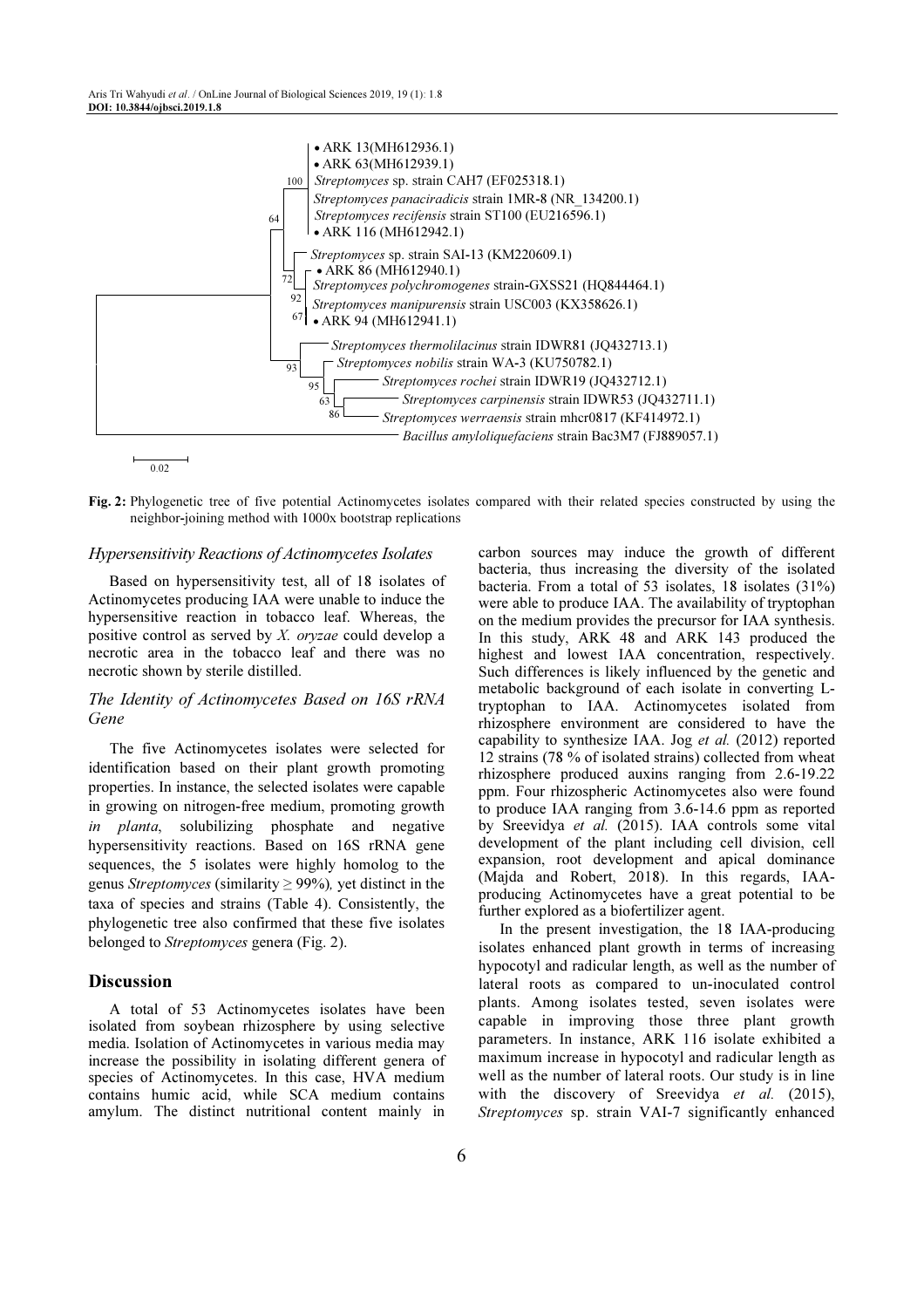both root and shoot lengths of chickpea. Another study also demonstrated that PGPR inoculation on maize seeds significantly increased stem and total fresh weight (Gholami et al., 2009).

In this study, we found that it is unlikely that high IAA production in vitro would constantly result in significant growth promoting activity in planta. In instance, high and moderate IAA producing isolates, ARK 87 and ARK 16 isolates had lower activity in promoting the growth of soybean, than that treatment without bacterial inoculation. It is likely due to the endogenous IAA as produced by plants is able to influence the process of elongation and plant cell divisions so that Actinomycetes inoculation treatments did not give a significant effect on the plant growth (Pamungkas et al., 2009). On the other hand, high IAA concentration may elicit a negative effect on the plant development since it can inhibit the growth of plant embryos (Yoshida et al., 2012).

The selected Actinomycetes isolates also investigated for their phosphate solubilization and nitrogen fixation activities. In our study, all of 18 selected actinomycetes isolates exhibited their capability to solubilize phosphate in various activities as indicated by different phosphate solubilization index. These isolates have a potential to mobilize insoluble inorganic phosphate for improving growth of plants under low phosphate availability. Plant growth promoting of Actinomycetes also well known as a solubilizer of inorganic phosphate through soil acidification process (Anwar et al., 2016). Among 18 isolates tested, fifteen isolates were able to grow on Nfree medium suggesting their activity in fixingnitrogen. The PGPR candidate also should be a nonpathogenic bacteria in the plant, therefore pathogenicity test of 18 selected isolates was conducted. The hypersensitivity test showed that all isolates were not pathogen on the plant.

We have selected 5 out of 18 potential isolates based on their capability of plant growth promoting characters, including IAA production, plant growth promoting activity in planta, phosphate solubilization, nitrogen fixation and non-pathogenic characters. Based on the 16S rRNA gene, 5 selected isolates were all identified as Streptomyces genera, yet in various taxa of species and strains. It is well reported that Streptomyces spp. have been considered as PGPR agents. This group exhibited an excellent potential in promoting plant growth, including in rice and sorghum (Gopalakrishnan et al., 2013), wheat (Jog et al., 2014), tomato (El-Tarabily, 2008) and maize (EL-Sayed et al., 2015). According to their potential properties, these 5 Streptomyces strains need to be further developed as biofertilizer agents for sustainable agriculture, especially on soybean agriculture.

# Conclusion

A total of 53 actinomycetes isolates have been isolated from the rhizosphere of the soybean plant. Among them, 18 (34%) isolates could produce IAA in various concentration. Further, we selected 5 isolates which elicit markedly potential plant growth promoting characters based on phosphate solubilizing activity, in planta assay and nitrogen-fixing activity as well as non-pathogenic character. ARK 116 shown the most potent plant growth promoting Actinomycetes. Those five Actinomycetes isolates were identified as genera of Streptomyces based on their respective 16S rRNA gene.

#### Acknowledgement

We gratefully thank the Ministry of Research, Technology and Higher Education of Indonesia for all the support. The nucleotide sequences of 16S rRNA genes reported are available in the NCBI GenBank database under Accession Numbers MH612936.1, MH612939.1.1, MH612940.1, MH612941.1 and MH612942.1.

## Funding Information

Part of this study was funded by the Ministry of Research, Technology and Higher Education of Indonesia through "Penelitian Dasar Unggulan Perguruan Tinggi (PD-UPT)" to Aris Tri Wahyudi under contract no.1735/IT3.11/PN/2018.

## Author's Contributions

Aris Tri Wahyudi: Has led the project, designed the research activities and involved in paper writing.

Jepri Agung Priyanto: Has contributed to the experimental works, data analysis and paper writing.

Resti Afrista: Has involved in the experimental works and data analysis.

Deni Kurniati: Has involved in the experimental works and data analysis.

Rika Indri Astuti: Has contributed to the interpretation of data and paper writing.

Alina Akhdiya: Has contributed to the interpretation and data analysis.

#### **Ethics**

This article is originally from the authors works. The corresponding author confirms that all of the other authors have read and recognized the manuscript.